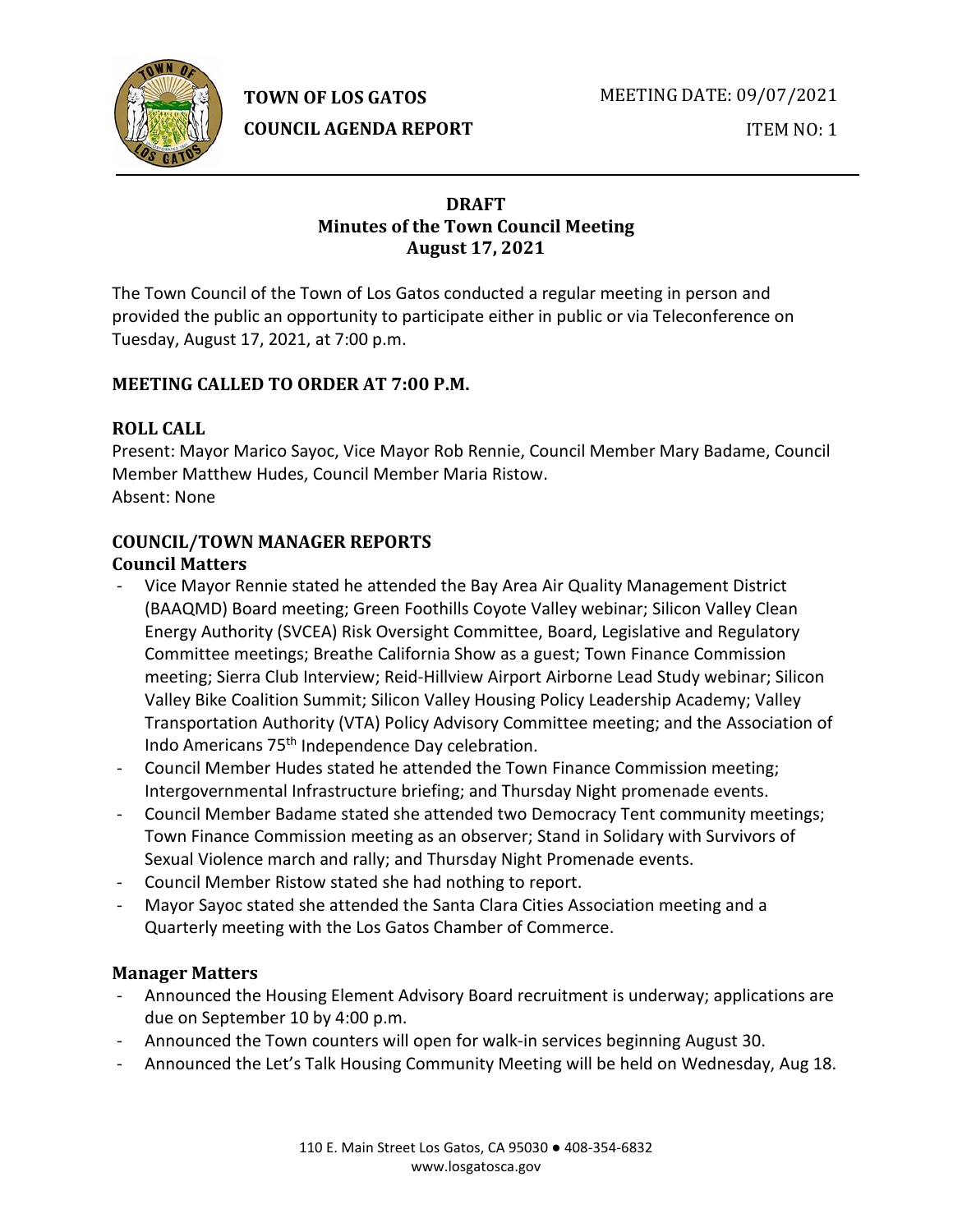### PAGE **2** OF **8**

SUBJECT: DRAFT Minutes of the Town Council Meeting of August 17, 2021<br>DATE: August 17, 2021 August 17, 2021

# **CONSENT ITEMS (TO BE ACTED UPON BY A SINGLE MOTION)**

- 1. Approve Closed Session Minutes of the August 3, 2021 Town Council Meeting.
- 2. Approve Minutes of the August 3, 2021 Town Council Meeting.
- 3. Receive the Fourth Quarter Investment Report (April through June 2021) for Fiscal Year 2020/21.
- 4. Appoint Mayor Marico Sayoc as the Town's Voting Delegate and Vice Mayor Rob Rennie as the Town's Alternate for the League of California Cities Annual Conference Scheduled for September 20 - 24, 2021 in Sacramento.
- 5. Annexation Application AN21-001. Project Location: 16030 Winterbrook Road. Property Owner/Applicant: Alireza Zarrabi. Adopt a resolution to set a date for consideration of the reorganization of an uninhabited area designated as Winterbrook No. 6, approximately 0.319 Acres on property pre-zoned R-

1:8. APN 523-26-013. **RESOLUTION 2021-037**

- 6. Authorize the Town Manager to Execute an Agreement for Consultant Services with O'Brien Code Consulting, Inc. for Building Division Plan Check Consultant Services.
- 7. Authorize the Town Manager to execute an Agreement for Consultant Services with Interwest Consulting Group for Supplemental Building Division Plan Check Consultant Services.
- 8. Authorize the Town Manager to execute a Second Amendment for a time extension only for an Agreement for Consultant Services with Mintier Harnish for Preparation of the General Plan update and Environmental Impact Report.
- 9. Authorize the Town Manager to Execute the First Amendment to the Consultant Services Agreement with Mott MacDonald Group, Inc. for the Los Gatos Creek Trail to Highway 9 Trailhead Connector Project (CIP No. 832-4505) in an Amount Not to Exceed \$90,000 for a Total Contract Amount of \$576,747.

Opened public comment.

No one spoke.

Closed public comment.

**MOTION: Motion** by **Council Member Badame** to approve Consent Items 1-9. **Seconded** by **Council Member Ristow.**

### **VOTE: Motion passed unanimously.**

## **VERBAL COMMUNICATIONS**

Susan Burnett-Novick

- Commented in opposition of increasing housing density especially in established neighborhoods.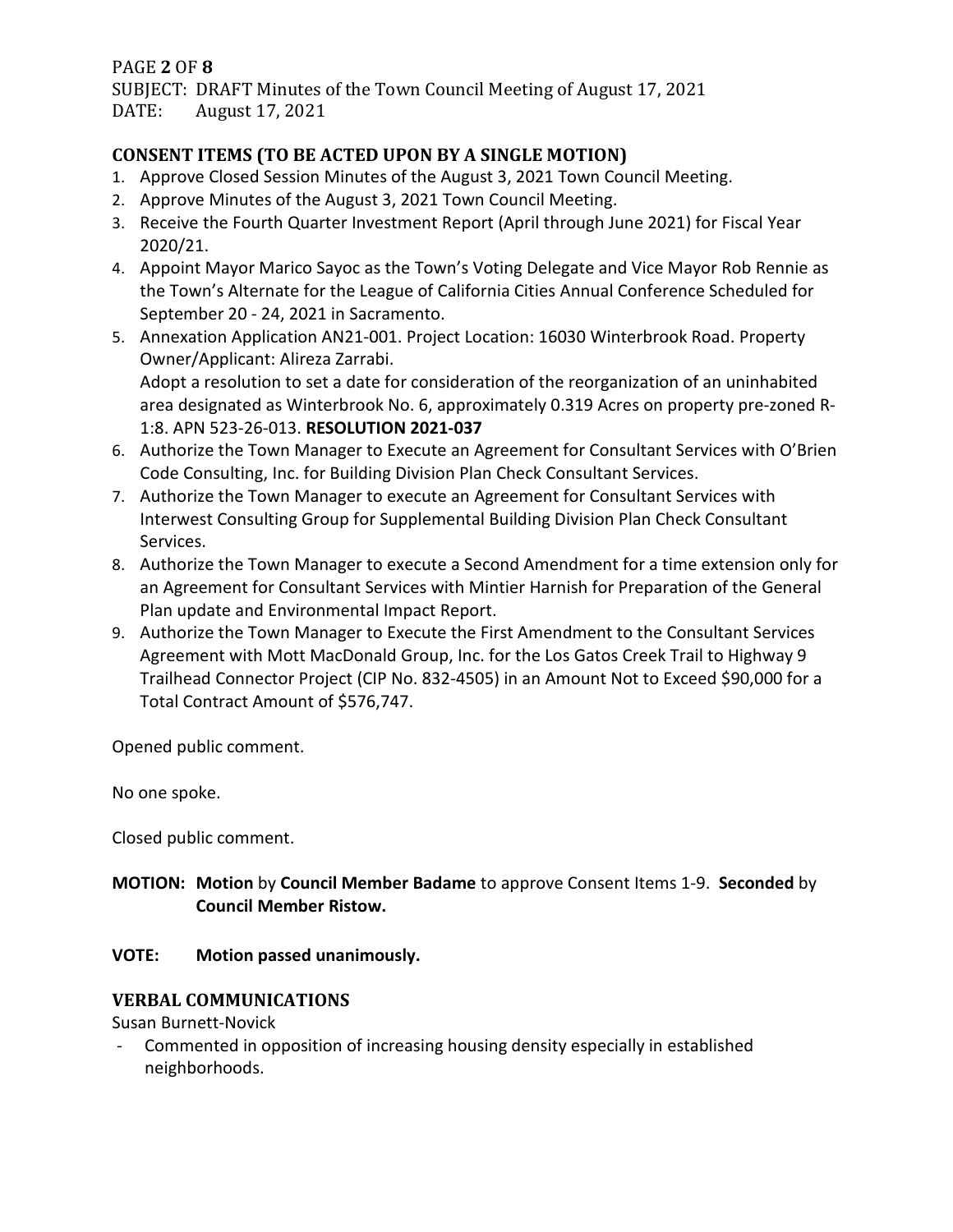### PAGE **3** OF **8**

SUBJECT: DRAFT Minutes of the Town Council Meeting of August 17, 2021<br>DATE: August 17, 2021 August 17, 2021

Verbal Communications - continued

### Lee Fagot

- Requested the Finance Commission or a new committee be tasked with researching cannabis tax as a potential revenue source; commented in opposition of the Town Attorney researching cannabis tax as a potential source of revenue.

### Mr. C.

- Commented in opposition of Critical Race Theory (CRT).

### Rob Moore

- Commented in support of increasing housing opportunities.

### Eden

- Commented in opposition of the rainbow crosswalks, CRT, and the listen, learn, change, grow campaign and requested Mayor Sayoc resign.

### Lynley Hogan

- Commented in opposition of "LGBTQ" as an organization.

### Tony Alarcon

- Commend in opposition of adding more housing due to fire safety hazard.

### Cecil

- Commented in opposition of CRT opposers.

### Joe

- Commented in support of the environment and requested Los Gatos Creek clean-up assistance.

### **OTHER BUSINESS**

10. Approve Addendum to the American Federation of State, County and Municipal Employees Memorandum of Understanding.

Lisa Velasco, Human Resources Director, presented the staff report.

Opened public comment.

No one spoke.

Closed public comment.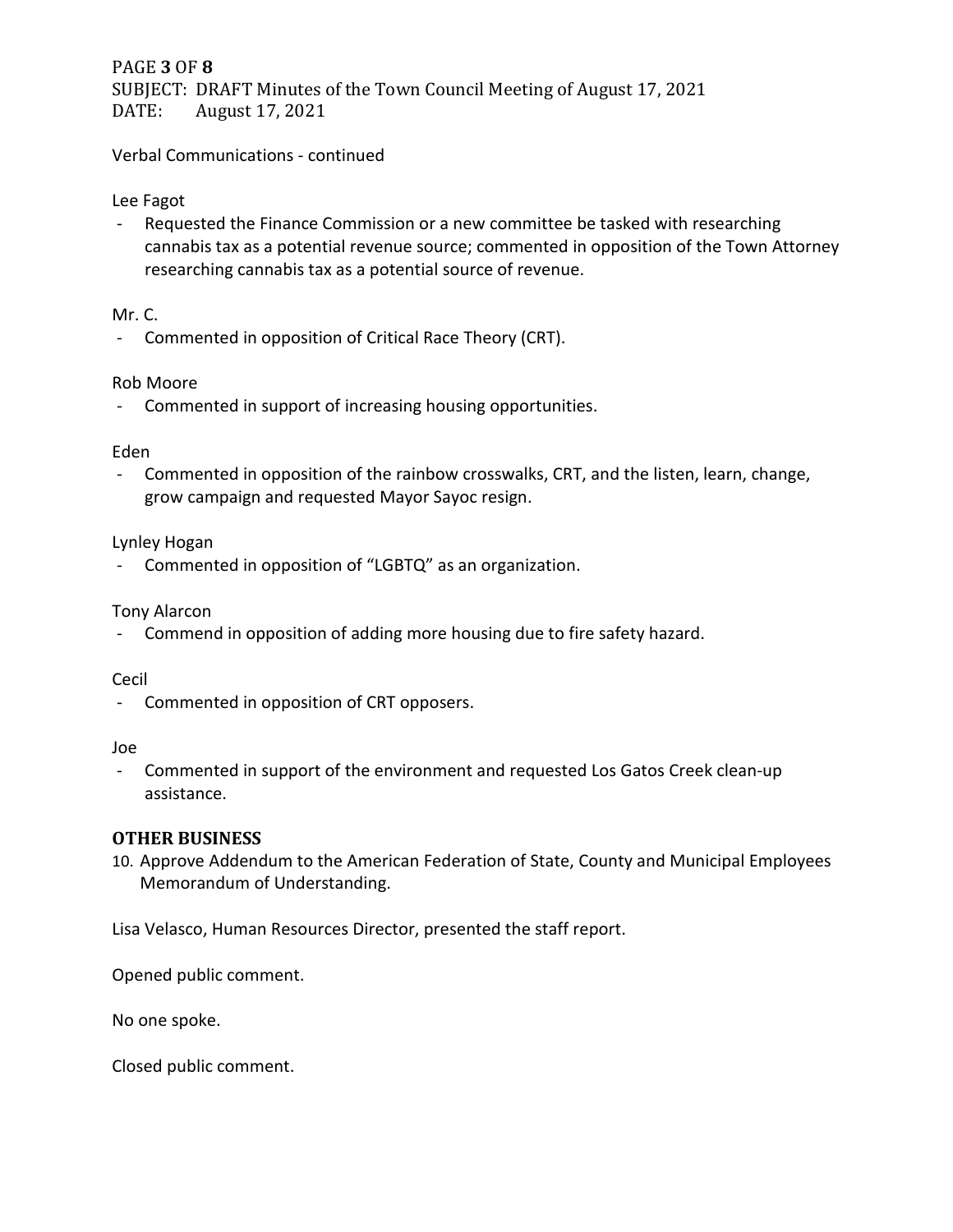PAGE **4** OF **8** SUBJECT: DRAFT Minutes of the Town Council Meeting of August 17, 2021 DATE: August 17, 2021

Other Business item #10 - continued

Council discussed the item.

**MOTION: Motion** by **Council Member Badame** to approve an addendum to the American Federation of State, County and Municipal Employees Memorandum of Understanding as contained in Attachment 1. **Seconded** by **Vice Mayor Rennie.**

### **VOTE: Motion passed unanimously.**

- 11. Discuss and Provide Direction on the Following Actions to Continue the Town's Support of Economic Recovery and Community Vitality in Response to the Ongoing COVID-19 Pandemic, Including:
	- a. Temporary Krail Parklets:
		- 1. Extend Sunset Date for Dining Establishments until January 31, 2022 and Approve a Budget Adjustment of \$40,000 from American Rescue Plan (ARPA);
		- 2. Provide Direction on Temporary Tents and Other Weather Protection Structures, Including Enforcement;
	- b. Semi-Permanent Parklets:
		- 1. Allocate Additional Funding of \$680,000 from the Town's ARPA Allocation to Meet the Response of Businesses to the Subsidized Parklet and Grant Application Process; and
	- c. Debrief the Chamber of Commerce's Thursday Night Promenade Events in which the Town Provided Financial Support.

Monica Renn, Economic Vitality Manager, presented the staff report.

Opened public comment.

Amy Davis, NUMU

- Commented in support of extending the promenade events.

Catherine Somers, Chamber of Commerce Executive Director

Commented in support of the item and extending promenade style events for Summer 2022.

Closed public comment.

Council discussed the item.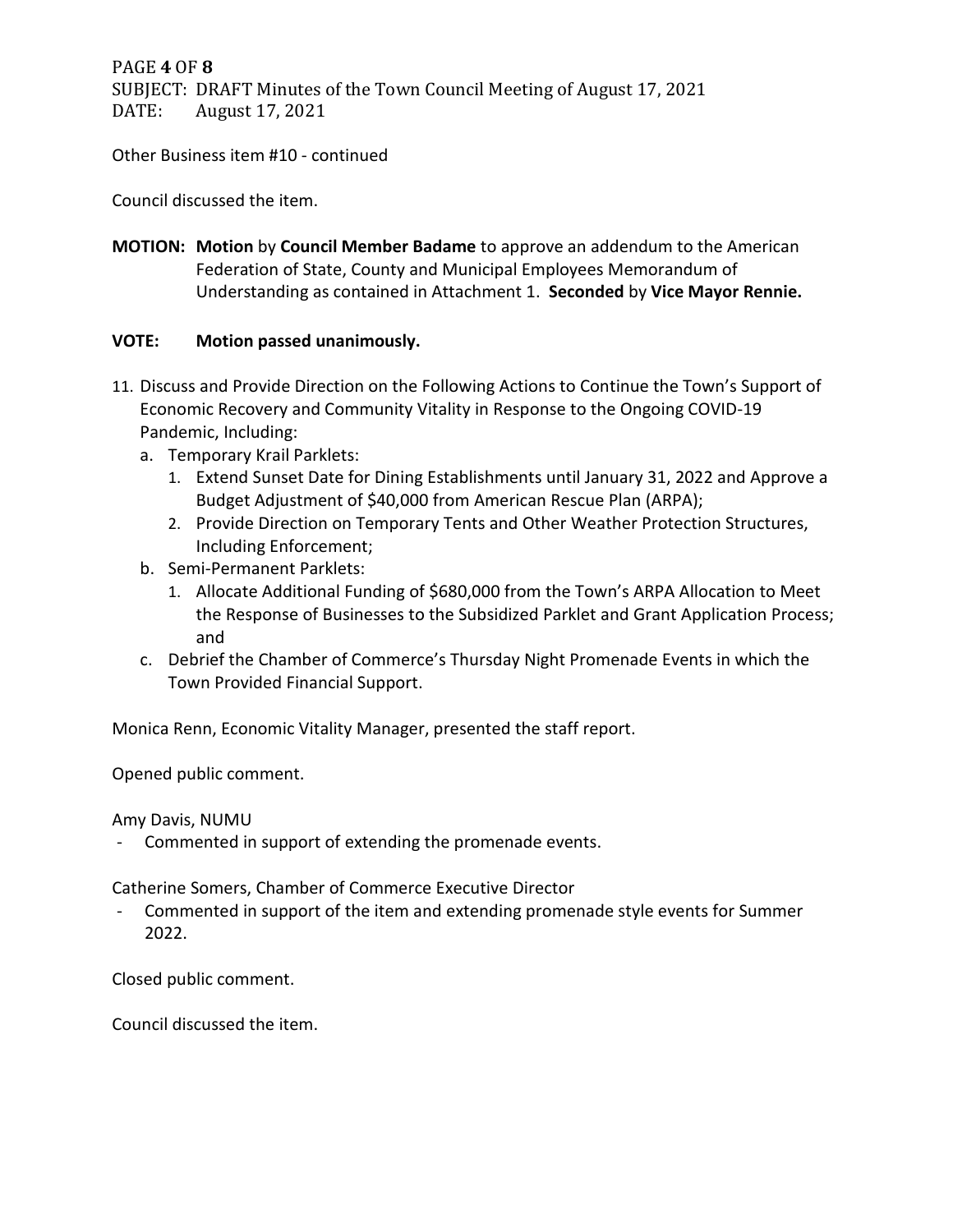PAGE **5** OF **8** SUBJECT: DRAFT Minutes of the Town Council Meeting of August 17, 2021<br>DATE: August 17, 2021 August 17, 2021

Other Business item #11 - continued

- **MOTION: Motion** by **Vice Mayor Rennie** to approve an extended krail parklet sunset date for dining establishments until January 31, 2022 and approve a budget adjustment of \$40,000 from American Rescue Plan (ARPA). **Seconded** by **Council Member Hudes.**
- **VOTE: Motion passed unanimously.**
- **MOTION: Motion** by **Council Member Badame** to continue to disallow vertical barriers, banner, or shades of any kind, and temporary tents and other weather protection covers except for umbrellas and movable sail-type shade covers and those already permitted within the temporary krail parklets through the duration of the temporary krail parklet program; enforce these requirements through typical Code Compliance practices; and allow vertical components between parklets no taller than krail. **Seconded** by **Council Member Hudes.**
- **VOTE: Motion passed 4/1, Vice Mayor Rennie opposed.**
- **MOTION: Motion** by **Vice Mayor Rennie** to allocate additional funding of \$680,000 from the Town's ARPA allocation to meet the response of businesses to the Subsidized Parklet and Grant application process and to bring the item back to Council in three (3) months for updates. **Seconded** by **Council Member Ristow.**

### **VOTE: Motion passed unanimously.**

The Town Council provided a debrief regarding the Thursday Night Promenade events.

The meeting recessed at 8:57 p.m. and began again at 9:07 p.m.

12. Review the Fiscal Year 2021/22 – 2025/26 Capital Improvement Program Budget and Determine Any Additional Investments Based on Additional Funding Allocated for Capital Purposes.

Matt Morley, Parks and Public Works Director, presented the staff report.

Opened public comment.

Maureen Capon-Javey, Arts and Cultural Commission

- Commented in support of allocating funding for the two Public Arts projects.

Tom Spilsbury, Arts and Cultural Commission

- Commented in support of allocating funding for the two Public Arts projects.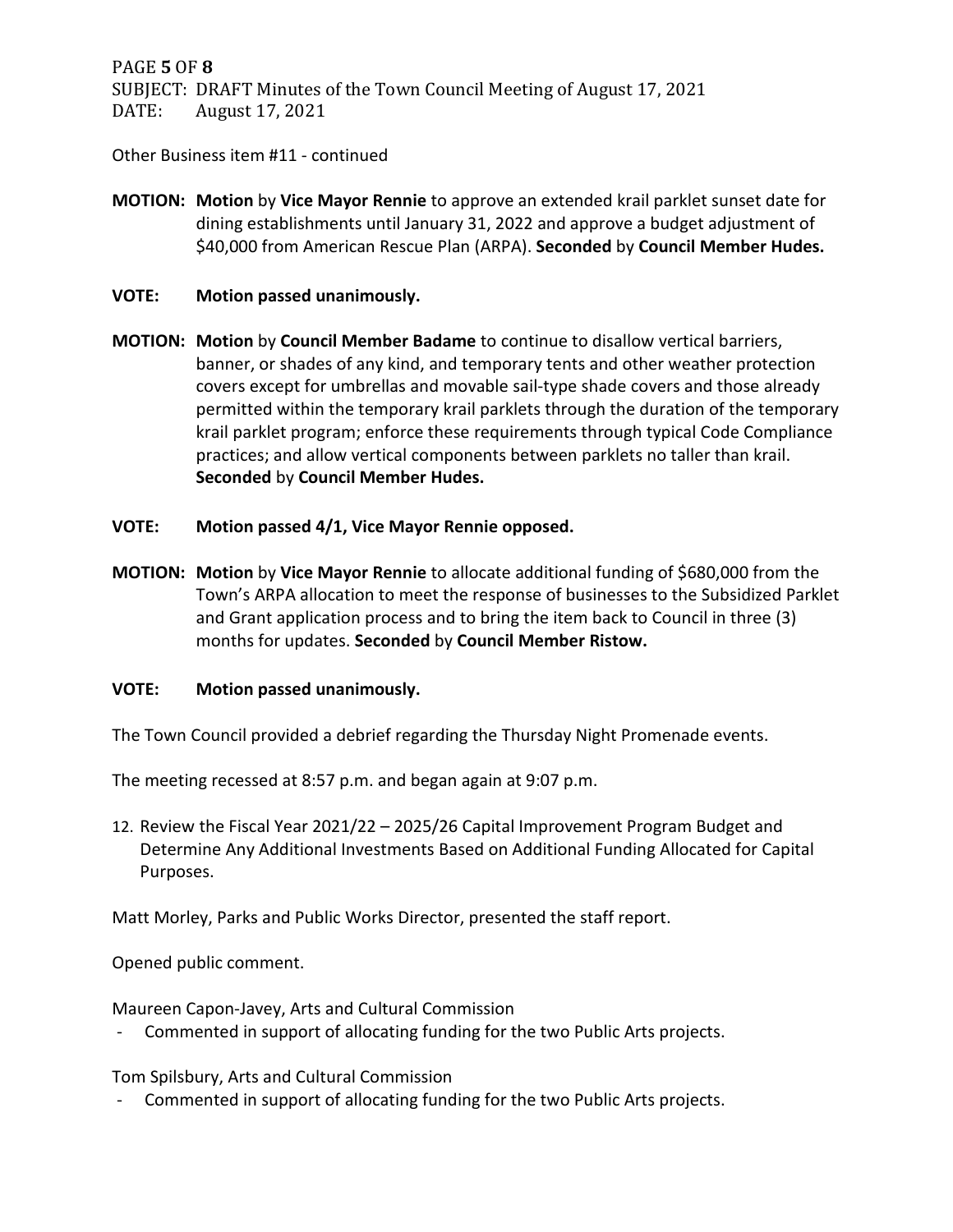## PAGE **6** OF **8**

SUBJECT: DRAFT Minutes of the Town Council Meeting of August 17, 2021<br>DATE: August 17, 2021 August 17, 2021

Other Business item #12 - continued

Ellis Weeker, Arts and Cultural Commission

- Commented in support of allocating funding for the two Public Arts projects.

Amy Fausnacht, Arts and Cultural Commission

- Commented in support of allocating funding for the two Public Arts projects.

Kevin Arroyo

- Commented in support of allocating funding for the Union Avenue Community Garden project.

Lynley Hogan

Requested other art installations to be considered if funding were allocated to the Public Arts projects.

### Mr. C

- Commented in opposition of the proposed Public Art projects.

Closed public comment.

Council discussed the item.

**MOTION: Motion** by **Vice Mayor Rennie** to return to Council with designs, including pricing, for security enhancements at the Civic Center; allocate \$35,000 for the Union Avenue Community Garden project, \$32,000 for two public art projects and seek additional community input, \$75,000 for the Lynne Avenue Pedestrian Path Design, \$200,000 for Blossom Hill Road Traffic Calming, and \$400,000 for Downtown Parking Signage; and utilize \$500,000 during the 2021 winter season for fire fuel reduction but retain \$250,000 for FEMA match. **Seconded** by **Council Member Ristow.**

### **VOTE: Motion passed unanimously.**

- 13. Authorize the Town Manager to Execute Agreements for Justice, Equity, Diversity, and Inclusion (JEDI) Consultant Services:
	- a. American Leadership Forum Silicon Valley Insights (ALF) for External Community Efforts with an Expenditure Budget Adjustment in the Amount of \$54,000 from the General Fund Capital/Special Projects Reserve and
	- b. ReadySet for Internal Town Organizational Work with an Expenditure Budget Adjustment in the Amount of \$50,000 from the General Fund Capital/Special Projects Reserve.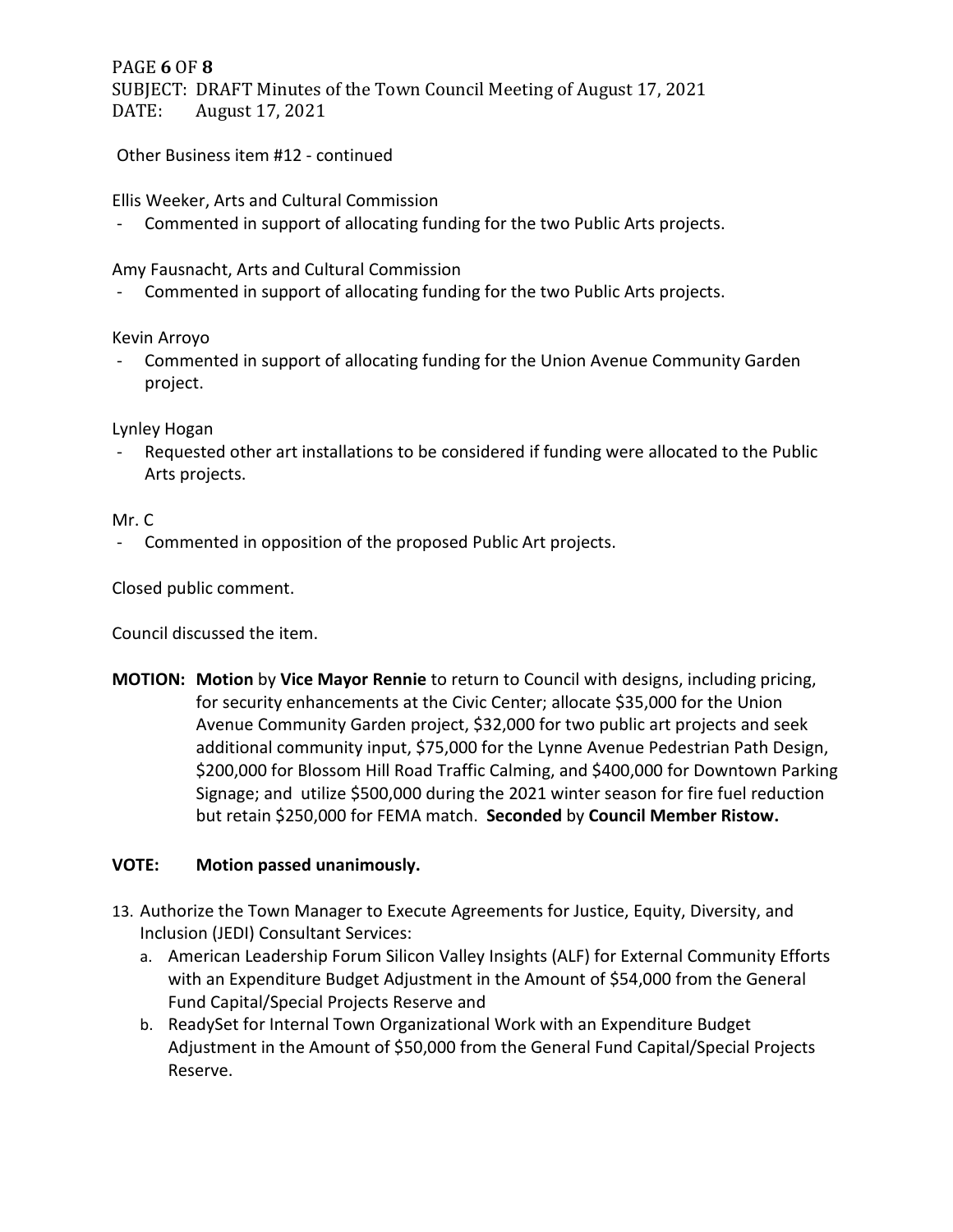## PAGE **7** OF **8** SUBJECT: DRAFT Minutes of the Town Council Meeting of August 17, 2021<br>DATE: August 17, 2021 August 17, 2021

Other Business item #13 - continued

Holly Zappala, Administrative Analyst, presented the staff report.

Opened public comment.

#### Lynley Hogan

- Commented in opposition of the item.

#### Mr. C

- Commented in opposition of the item.

Rob Moore

- Commented in support of the item.

Amy Davis, NUMU Executive Director

- Commented in support if the item.

#### Kefi

- Commented in opposition of the item.

Closed public comment.

Council discussed the item.

**MOTION: Motion** by **Council Member Badame** to authorize the Town Manager to execute agreements for justice, equity, diversity, and inclusion (JEDI) consultant services with American Leadership Forum Silicon Valley Insights (ALF) for external community efforts with an expenditure budget adjustment in the amount of \$54,000 from the General Fund Capital/Special Projects Reserve and ReadySet for internal town organizational work with an expenditure budget adjustment in the amount of \$50,000 from the General Fund Capital/Special Projects Reserve. **Seconded** by **Council Member Hudes.**

### **VOTE: Motion passed unanimously.**

### **PUBLIC HEARINGS**

14. Introduction and First Reading of an Ordinance Amending the Los Gatos Town Code to Include Gender-Neutral Pronouns by Eliminating any Gender Preference Language Within the Los Gatos Town Code and Amending Sections Regarding Grammatical Interpretation to Indicate that Whenever a Gender-Neutral Personal Pronoun is Used, it Shall be Deemed to Include the Feminine and Masculine Also.